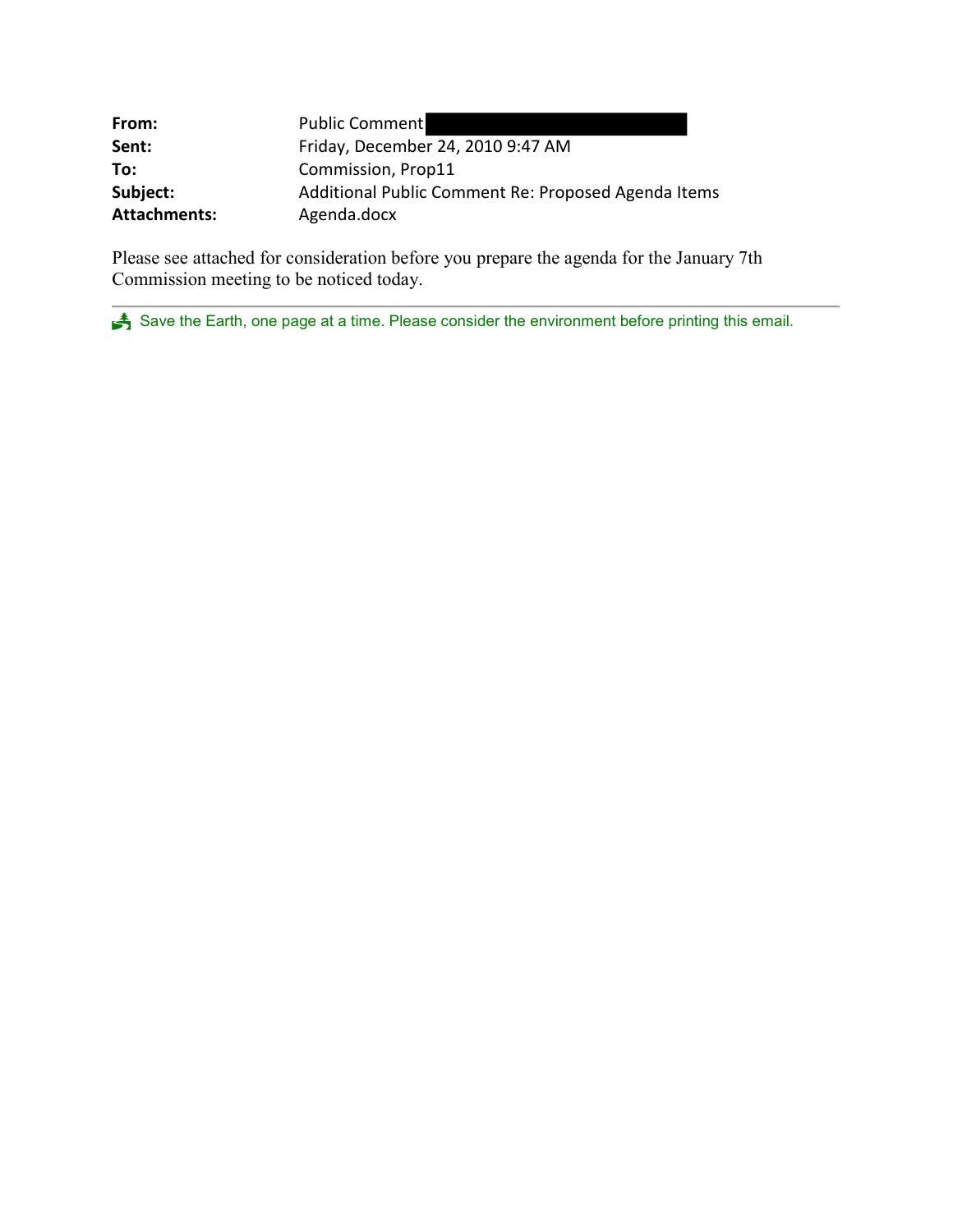### **ADDITIONAL PUBLIC COMMENT RE: PROPOSED AGENDA ITEMS**

Dear Commissioners,

Please accept this additional public comment expanding on the proposed agenda items I previously submitted for the Commission's consideration. Upon further reflection I would add the following items to the agenda items previously proposed.

# **Training**

Under proposed agenda item #1, I would add training of the final six Commissioners. In this regard, I would recommend that staff contact the six new Commissioners and inquire if they might have already reviewed the video of the training sessions previously provided to the first eight Commissioners, and if not, would they be willing to do so before the Commission's meeting on January  $7<sup>th</sup>$ .

If all six do so, staff can make the trainers available at the meeting on the  $7<sup>th</sup>$  without having to repeat the lengthy training sessions to answer any questions that the new Commissioners may have regarding the video training, as well as any additional questions that the first eight Commissioners might have. Approaching training in this manner would save time and money, but more importantly, it would insure that all 14 Commissioners receive identical training.

## **Additional legal opinions and training**

**Personnel:** Under proposed agenda item #5, I would add training on state personnel policies, especially regarding overtime and proper adherence to job classifications. Government has very stringent requirements regarding what can and cannot be requested of state employees unlike the private sector. For example, a simple request for e-mail PDFs of snail mail from a receptionist may be considered "working outside of a job classification" even though that same classification does allow for opening the mail and placing it in an overnight pouch to a field office. Simple requests like these made with the best intentions can easily run afoul of a labyrinth of government rules and regulations if not properly monitored.

**Gifts to State:** I would also add legal training on donations to public entities. A key to the Commission's success will be effectively leveraging the minimal budget available. However, accepting support from outside groups can sometimes be considered "gifts to the state". Rules governing gifts to the state are complicated. Policies and procedures for acceptance of, and accounting for, gifts is often discouraging when not clearly explained in advance, but gifts to the state can dramatically impact the quality of public meetings and other work done by the Commission if properly managed.

# **Budget**

Although budget considerations are already mentioned as an element in several proposed agenda items, I would also add the budget as a standalone agenda item to allow for a broad ranging discussion. In particular I would recommend that the 2011-2012 budget be discussed. California operates on a fiscal year of July 1<sup>st</sup> through June 30<sup>th</sup>. Accordingly, while the Commission's 2010-2011 budget is only \$3 Million, there is an opportunity to obtain further appropriation in the 2011-2012 state budget that may be expended between July  $1^{st}$  and your August  $15^{th}$  deadline, a critical period when you will be intensely soliciting public comment on your proposed maps.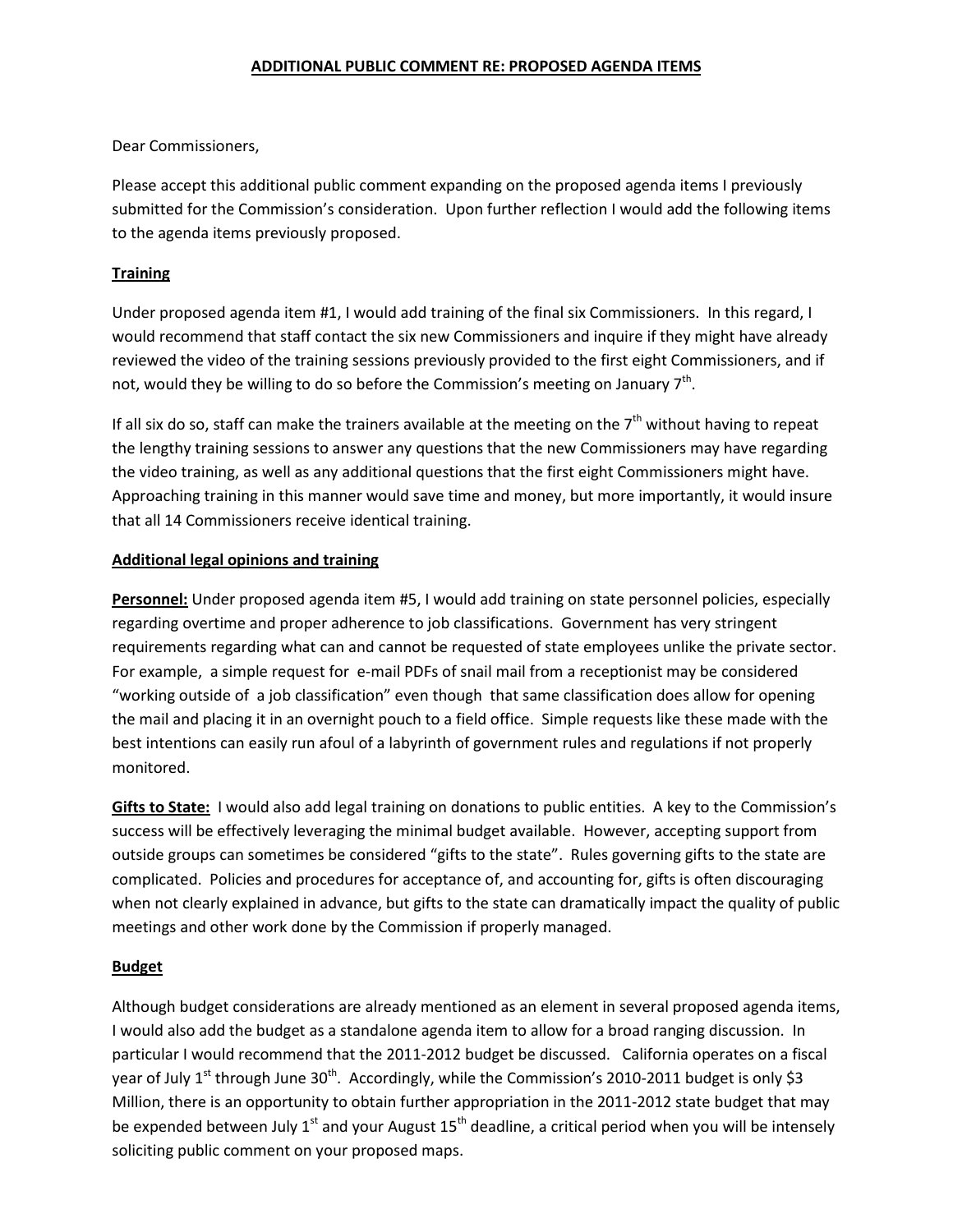Time is of the essence as Governor-Elect Brown is actively working on his budget proposals now and will be presenting his proposed 2011-2012 budget to the legislature no later than the constitutional deadline of January  $10^{th}$ . The Legislature has until June  $30^{th}$  to pass the budget, and often ignores that deadline, but Governor-Elect Brown has publicly declared his intention to work towards a final budget agreement in just 60 days. This small window of opportunity can, and should, be used to obtain desperately needed additional funds because government budgets are not routinely revised as they can be in the private sector to address evolving project requirements.

## **Action Items**

I would also add a catchall agenda item for action items in the event that during the course of the meeting the Commission would like to formally adopt policies and procedures.

For ease of reference I attach a revised list of proposed agenda items with these new proposed items highlighted in bold italics. Thank you for your consideration.

Sincerely,

Heather Peters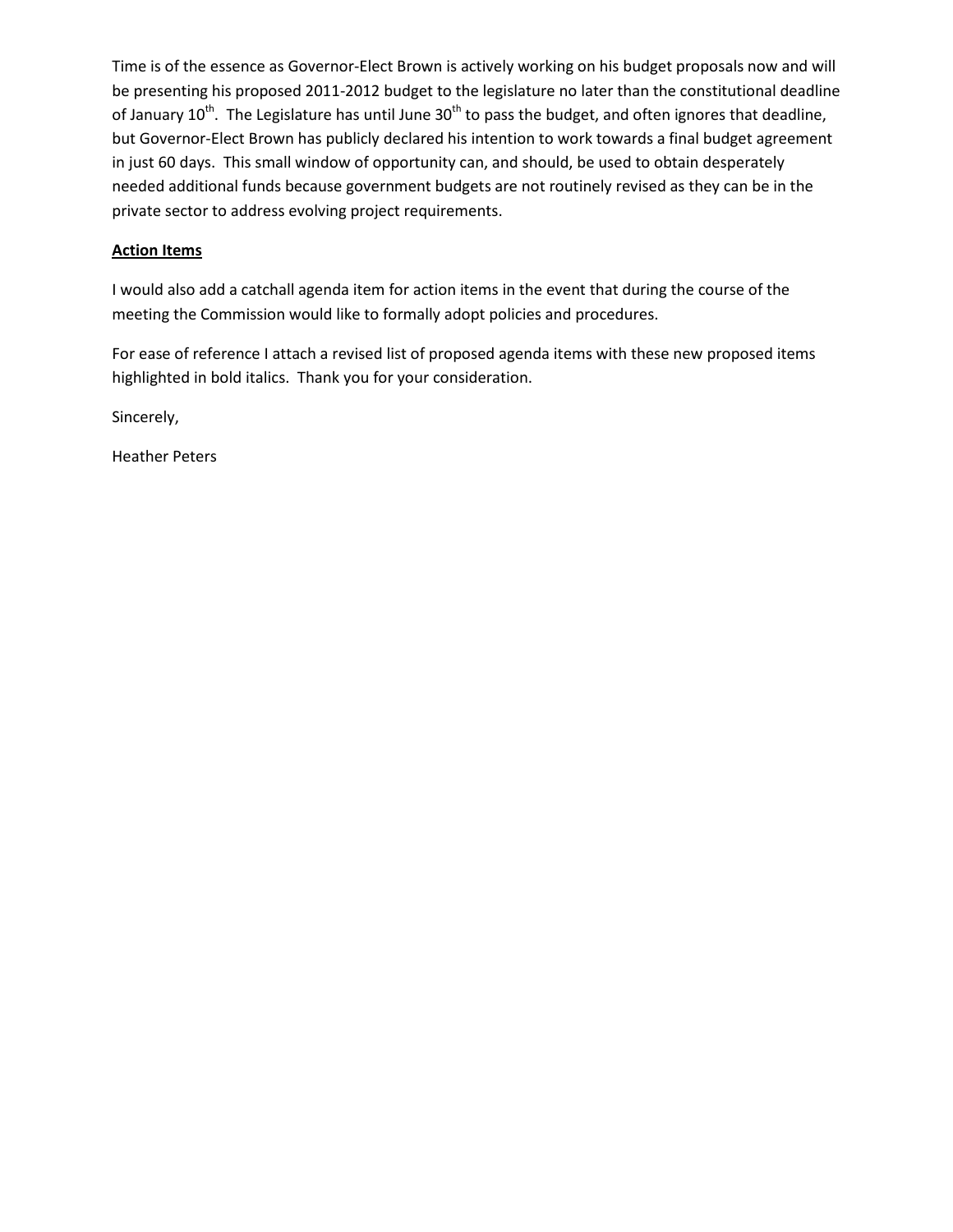1. Swearing in of final 6 Commissioners

# *a. Training of Commissioners*

- 2. Discussion of Commission structure including:
	- a. Selection of permanent Chair/Co-Chair
	- b. Discussion of, and possible establishment of, subcommittees
	- c. Other structural issues
- 3. Briefing by Secretary of State's office (SOS) regarding transition issues including
	- a. Support provided by SOS to date
	- b. Future support to be provided by SOS
	- c. Expectations regarding limitations/ termination of support by SOS
	- d. Allocations of costs incurred by SOS & State Auditor in providing support
	- e. Accounting of monies expended to date and balance of remaining budget
	- f. Other transition issues
- 4. Discussion of staffing including:
	- a. Process for reviewing applications for four advertised positions
	- b. Process for interviews
	- c. Discussion of other potential staff needed and process for hiring
	- d. Consideration of the use of Retired Annuitants under the Boomerang program [\(https://boomerang.ca.gov/\)](https://boomerang.ca.gov/) to minimize staffing costs
	- e. Other staffing issues
- 5. Legal opinions/training needed
	- a. Application of Guidance on Conflicts of Interest to hiring of staff
	- b. Policy for using closed session re: personnel issues
	- c. State hiring procedures/restrictions
	- d. State contracting procedures/restrictions
	- e. Language translations
	- f. Other legal issues
	- *g. State personnel policies*
	- *h. Donations to public entities*
- 6. Discussion of project planning including
	- a. Priorities